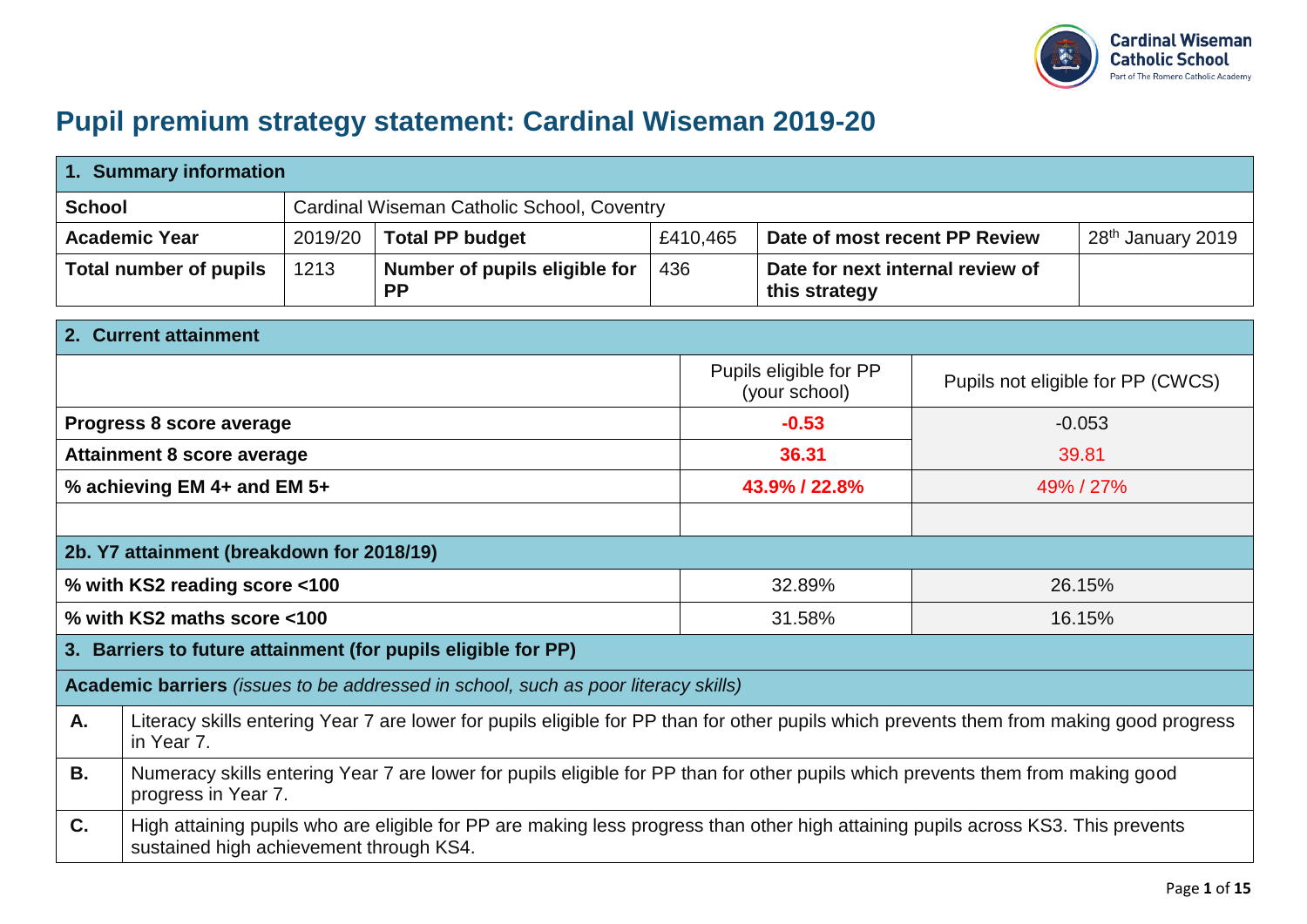

| D.        | Behaviour issues for groups of students, particularly in KS3, (mostly eligible for PP) is having a detrimental effect on their academic<br>progress and that of their peers.     |                                                                                                                                                                                           |  |  |  |  |
|-----------|----------------------------------------------------------------------------------------------------------------------------------------------------------------------------------|-------------------------------------------------------------------------------------------------------------------------------------------------------------------------------------------|--|--|--|--|
|           | Additional barriers (including issues which also require action outside school, such as low attendance rates)                                                                    |                                                                                                                                                                                           |  |  |  |  |
| Ε.        | Attendance rates for pupils eligible for PP are 92% (below the target for all children of 95%). This reduces their school hours and<br>causes them to fall behind on average.    |                                                                                                                                                                                           |  |  |  |  |
| F.,       | Poor home learning environment.                                                                                                                                                  |                                                                                                                                                                                           |  |  |  |  |
| G.        | Involvement of anti-social behaviour outside of school impacts on their behaviour in school, their homework and the academic progress<br>of PP students and that of their peers. |                                                                                                                                                                                           |  |  |  |  |
|           | 4. Intended outcomes (specific outcomes and how they will be measured)                                                                                                           | Success criteria                                                                                                                                                                          |  |  |  |  |
| A.        | High levels of progress in literacy for Y7 pupils eligible for PP.                                                                                                               | 100% of pupils eligible for PP in Year 7<br>meet expected targets in literacy<br>assessed through accelerated reader<br>programme and termly English written<br>assessments.              |  |  |  |  |
| <b>B.</b> | High levels of progress in numeracy for Y7 pupils eligible for PP.                                                                                                               | 100% of pupils eligible for PP in Year 7<br>meet expected targets in numeracy<br>assessed through numeracy catch-up<br>programme and termly Maths<br>assessments.                         |  |  |  |  |
| C.        | Improved rates of progress across KS3 for high attaining pupils eligible for PP.                                                                                                 | Pupils eligible for PP identified as high<br>attaining from KS2 data make at least<br>equal progress as non PP high attaining<br>pupils assessed via Knowledge<br>Curriculum assessments. |  |  |  |  |
| D.        | 100% compliance effective with reduced behaviour points, reduced visits to II and reduced<br>FTE <sub>s</sub> .                                                                  | reduced behaviour points, reduced visits<br>to II and reduced FTEs for pupils eligible<br>for PP                                                                                          |  |  |  |  |
| Е.        | Improve attendance rates for pupils eligible for PP.                                                                                                                             | Attendance rates for PP students to be<br>in-line with non PP students and to meet<br>or exceed school target of 95%                                                                      |  |  |  |  |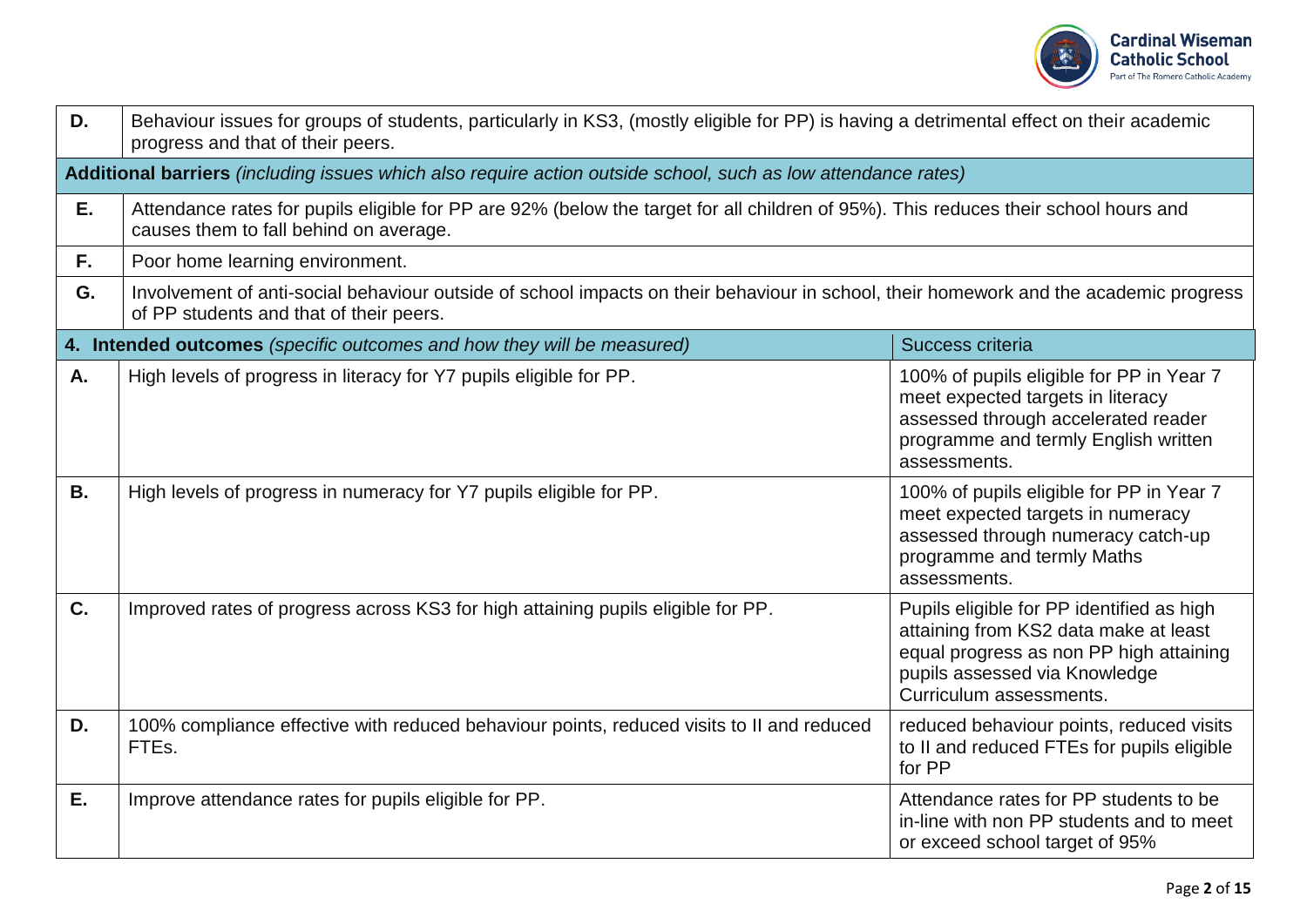

| F. | Poor home learning environment becomes less of a barrier to achievement.                                      | Pupils eligible for PP make at least equal<br>progress as non PP pupils assessed via<br>Knowledge Curriculum assessments. All<br>PP pupils to have an appropriate<br>curriculum offer for their circumstances.<br>This may include alternative provision<br>and/or WRL. |
|----|---------------------------------------------------------------------------------------------------------------|-------------------------------------------------------------------------------------------------------------------------------------------------------------------------------------------------------------------------------------------------------------------------|
| G. | More students access extended day provision offers along with an improvement in pupils<br>attitude to school. | Increased rates of PP pupils accessing<br>extended day curriculum with an<br>improved mentality within school<br>monitored by behaviour, attendance and<br>punctuality data.                                                                                            |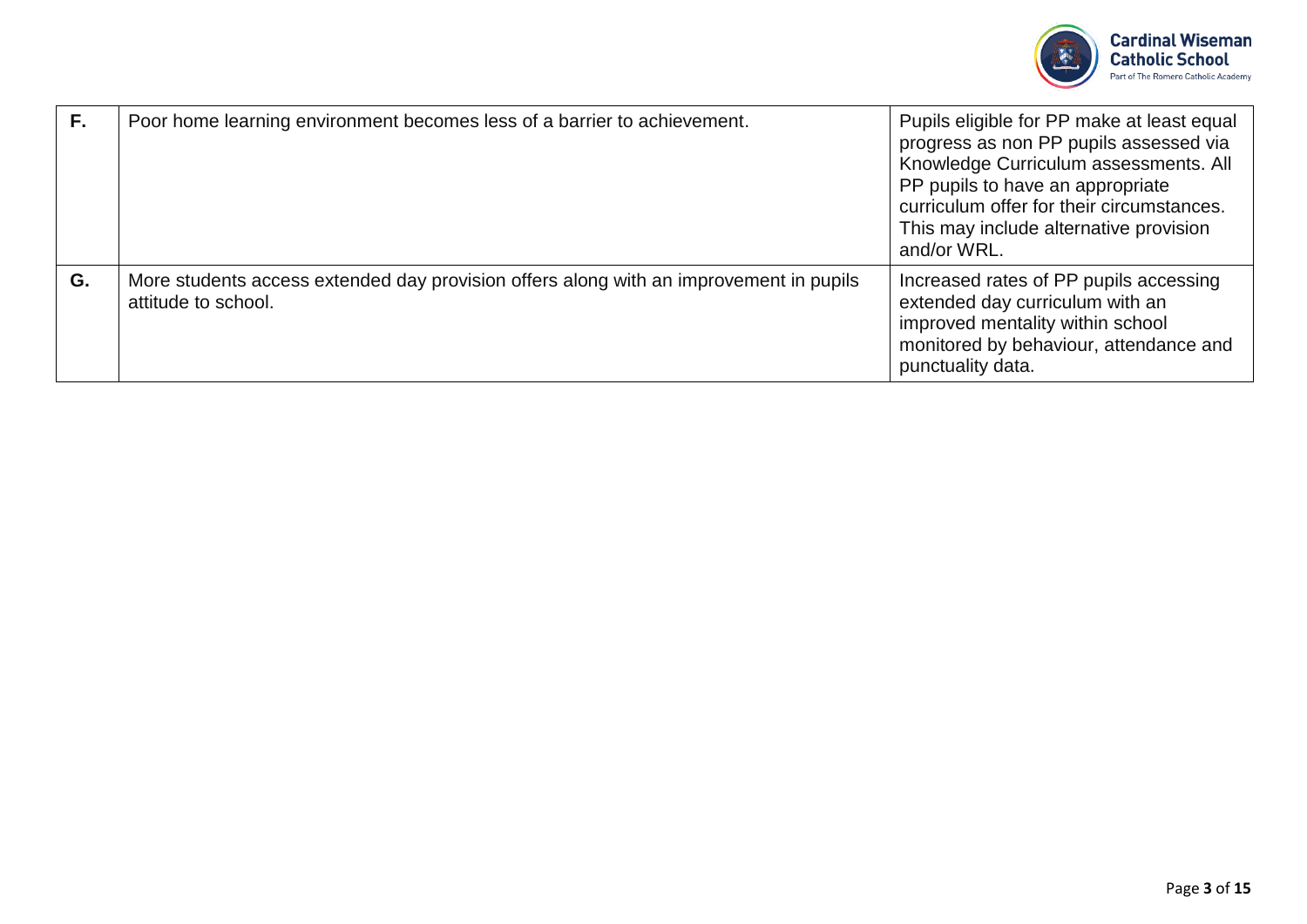

| 5. Planned expenditure               |                                                                            |                                                                                                                                          |                                                                                                                                                                                                                                                                                                                                                                                                                  |                                               |                                                                 |
|--------------------------------------|----------------------------------------------------------------------------|------------------------------------------------------------------------------------------------------------------------------------------|------------------------------------------------------------------------------------------------------------------------------------------------------------------------------------------------------------------------------------------------------------------------------------------------------------------------------------------------------------------------------------------------------------------|-----------------------------------------------|-----------------------------------------------------------------|
| Academic year                        | 2019/20                                                                    |                                                                                                                                          |                                                                                                                                                                                                                                                                                                                                                                                                                  |                                               |                                                                 |
| <b>Estimated Budget</b>              |                                                                            |                                                                                                                                          |                                                                                                                                                                                                                                                                                                                                                                                                                  |                                               |                                                                 |
| and support whole school strategies. |                                                                            | The three headings enable you to demonstrate how you are using the Pupil Premium to improve classroom pedagogy, provide targeted support |                                                                                                                                                                                                                                                                                                                                                                                                                  |                                               |                                                                 |
| i. Quality of teaching for all       |                                                                            |                                                                                                                                          |                                                                                                                                                                                                                                                                                                                                                                                                                  |                                               |                                                                 |
| <b>Action</b>                        | <b>Chosen</b><br>action/approach                                           | What is the evidence and<br>rationale for this choice?                                                                                   | How will you ensure it is<br>implemented well?                                                                                                                                                                                                                                                                                                                                                                   | <b>Staff lead</b>                             | <b>Cost</b>                                                     |
| Improve Year 7 and<br>8 literacy     | Accelerated reader<br>programme in place<br>Literacy online<br>assessments | Accelerated reader is shown to<br>have positive impact in<br>independent evaluations.                                                    | Librarian will facilitate<br>accelerated reader.<br>Librarian will to read with<br>every PP student during<br>Literacy lessons.<br>Every year 7 and 8 student<br>will have literacy lesson in<br>the library every fortnight.<br>Each year 7 and 8 tutor<br>group to have a book box of<br>the same book to read in<br>tutor time.<br>A literacy programme to be<br>developed to be carried out a<br>tutor time. | Head of KS3<br>English                        | English TLR - £10,000<br>HLTA in Trinity, literacy -<br>£22,116 |
| Improved Year 7<br>literacy progress | Staff training on high<br>quality feedback                                 | Investing PP in longer term<br>change which will help all<br>pupils. Many evidence sources<br>and reviews of research                    | Initial, 3 month and 6 month<br>evaluation of CPD through<br>moderation and assessment<br>grades.                                                                                                                                                                                                                                                                                                                | Assistant<br>Principal -<br>Disadvantag<br>ed | £10,000                                                         |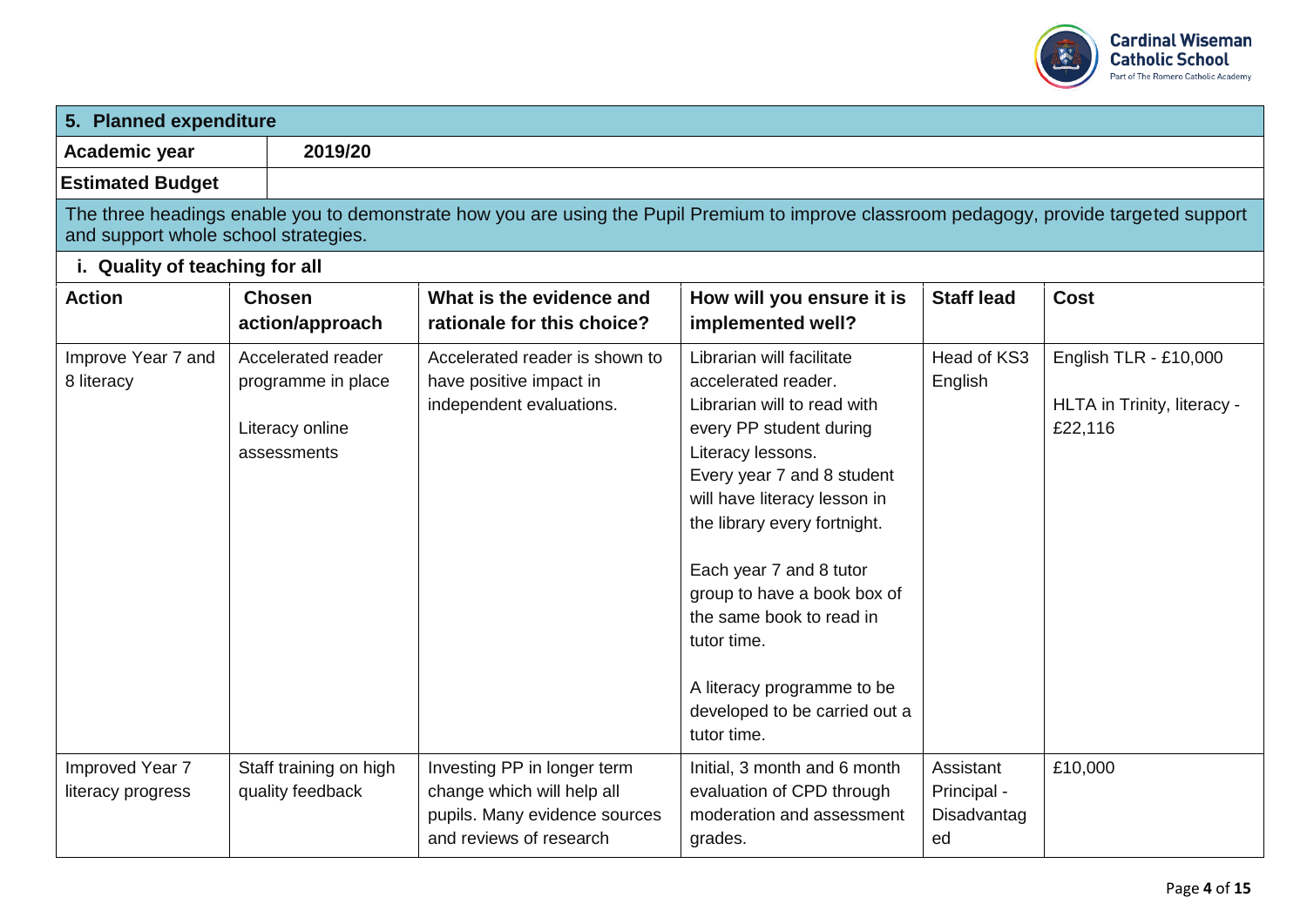

|                                                                                |                                                       | suggests high quality feedback<br>is an effective way to improve<br>attainment and it is suitable as<br>an approach that we can<br>embed across the school.                                                     | Lessons from training<br>embedded in school<br>feedback policy and practice.                                                                                                          |                                                                                           |                    |
|--------------------------------------------------------------------------------|-------------------------------------------------------|-----------------------------------------------------------------------------------------------------------------------------------------------------------------------------------------------------------------|---------------------------------------------------------------------------------------------------------------------------------------------------------------------------------------|-------------------------------------------------------------------------------------------|--------------------|
| Ensure all PP<br>students achieve a<br>positive progress 8<br>score in Maths   | Bespoke 1:1 and<br>small group work to<br>PP students | Some students will require<br>targeted support to achieve<br>progress. This is a programme<br>which has been independently<br>evaluated and shown to be<br>effective in previous years and<br>in other schools. | Organise timetable to ensure<br>staff delivering provision<br>have sufficient preparation<br>and delivery time.<br>Data tracking of these<br>students to show impact of<br>programme. | Lead<br>Teacher of<br><b>Maths</b><br>Raising<br>Achievement<br>mentor in<br><b>Maths</b> | £10,000<br>£23,448 |
| Ensure all PP<br>students achieve a<br>positive progress 8<br>score in English | Bespoke 1:1 and<br>small group work to<br>PP students | Some students will require<br>targeted support to achieve<br>progress. This is a programme<br>which has been independently<br>evaluated and shown to be<br>effective in previous years and<br>in other schools. | Organise timetable to ensure<br>staff delivering provision<br>have sufficient preparation<br>and delivery time.<br>Data tracking of these<br>students to show impact of<br>programme. | Lead<br>Teacher of<br>English                                                             | (included above)   |
| Ensure all PP<br>students achieve a<br>positive progress 8                     | Bespoke 1:1 and<br>small group work to<br>PP students | Some students will require<br>targeted support to achieve<br>progress. This is a programme<br>which has been independently<br>evaluated and shown to be<br>effective in previous years and<br>in other schools. | Organise timetable to ensure<br>staff delivering provision<br>have sufficient preparation<br>and delivery time.<br>Data tracking of these<br>students to show impact of<br>programme. | Lead<br>Teacher of<br>Science                                                             | £10,000            |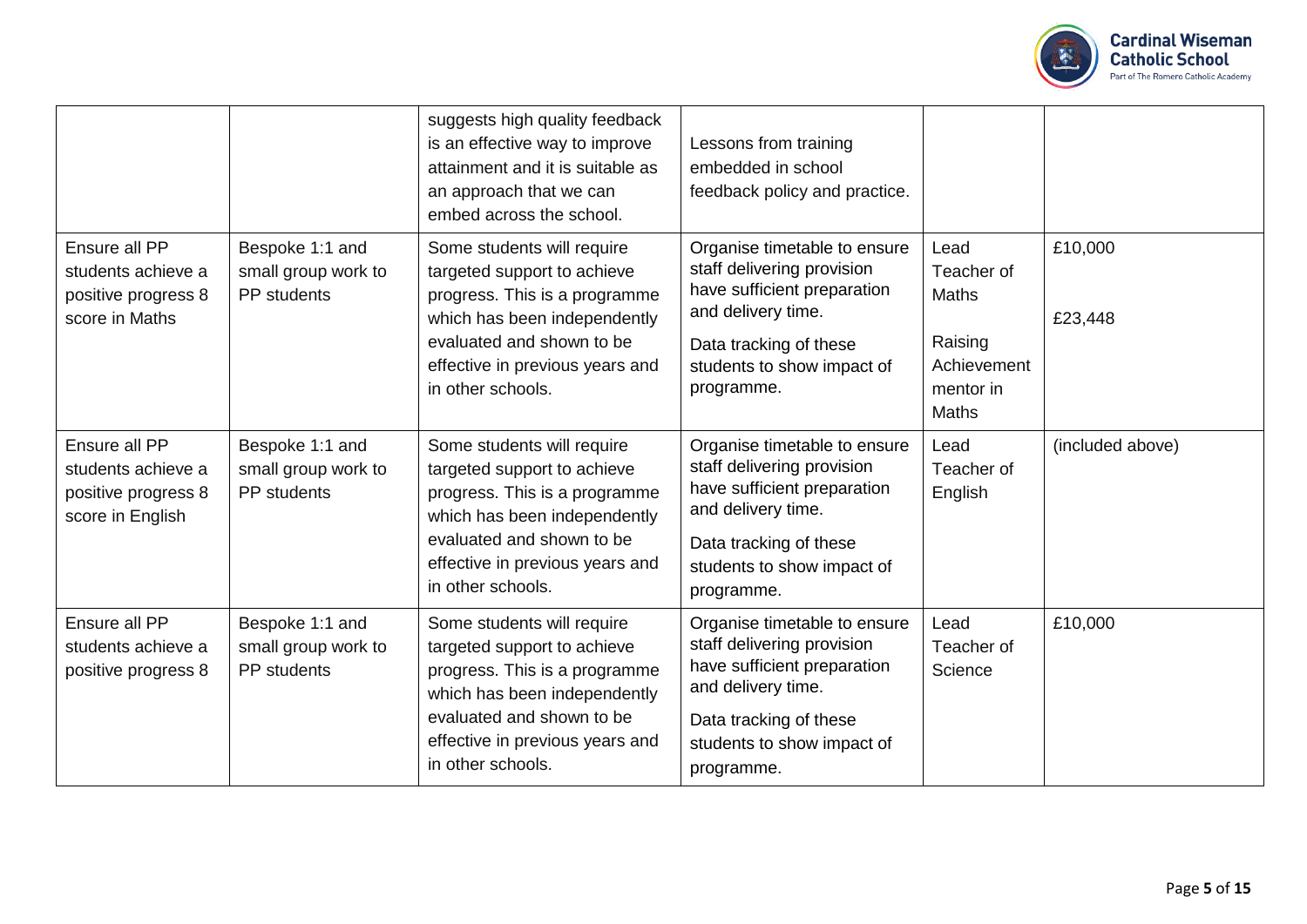

| Improve outcomes<br>at Y11 for PP<br>students | <b>Identify</b><br>underperforming Y11<br>PP students and focus<br>intervention and<br>support on this target | Both Attainment 8 and Progress<br>8 measures increased for PP<br>students in 2018 whilst following<br>a similar strategy. | Use of Y11 intervention<br>centre.<br>Data tracking of these<br>students to show impact of<br>programme. | Achievement<br>leaders of<br>Y11 | £21,120 $(2 \times$ TLRs) |
|-----------------------------------------------|---------------------------------------------------------------------------------------------------------------|---------------------------------------------------------------------------------------------------------------------------|----------------------------------------------------------------------------------------------------------|----------------------------------|---------------------------|
|                                               | group                                                                                                         |                                                                                                                           | Ensuring all pupils have<br>access to an appropriate<br>curriculum.                                      |                                  |                           |
|                                               | Total budgeted cost<br>£106,684                                                                               |                                                                                                                           |                                                                                                          |                                  |                           |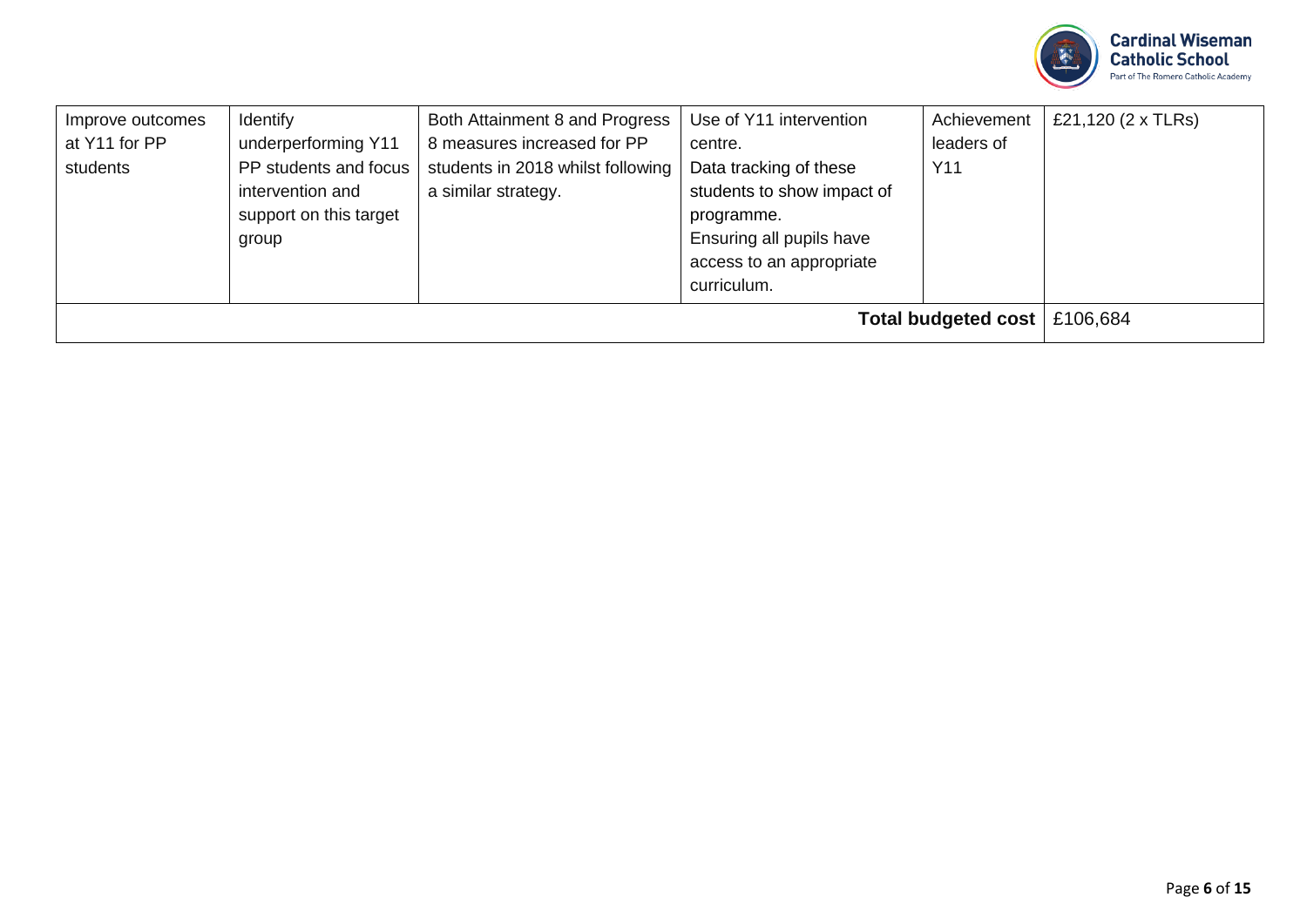

| ii. Targeted support                                                                |                                                                                                                                                                 |                                                                                                                                                                                                                                                                                        |                                                                                                                                                                           |                                    |                        |  |  |
|-------------------------------------------------------------------------------------|-----------------------------------------------------------------------------------------------------------------------------------------------------------------|----------------------------------------------------------------------------------------------------------------------------------------------------------------------------------------------------------------------------------------------------------------------------------------|---------------------------------------------------------------------------------------------------------------------------------------------------------------------------|------------------------------------|------------------------|--|--|
| <b>Action</b>                                                                       | <b>Chosen</b><br>action/approach                                                                                                                                | What is the evidence and<br>rationale for this choice?                                                                                                                                                                                                                                 | How will you ensure it is<br>implemented well?                                                                                                                            | <b>Staff lead</b>                  | <b>Cost</b>            |  |  |
| Employment of<br><b>Family Support</b><br>Worker                                    | <b>Family Support</b><br>Worker to<br>monitor Pupil<br>Premium intervention<br>in English and Maths<br>Monitor and intervene<br>with PP persistent<br>absentees | Intervention programme and<br>attendance have both been<br>evidenced to lead to improved<br>attainment. Having a dedicated<br>member of staff will provide a<br>key contact for these pupils and<br>also enable positive<br>relationships with parents and<br>careers to be developed. | Data tracking.<br>Case studies.                                                                                                                                           | Family<br>Support<br>Worker        | £13,788                |  |  |
| Support<br>disadvantaged<br>students with<br>transition into Post<br>16             | Assistant Head of<br>Sixth Form to support<br>students into Y12 and<br>then continue<br>monitoring and<br>supporting progress                                   | Previous year's Y12 had 23<br>students who were previously<br>PP (17.5%) compared to 80<br>students (37.5%) in the<br>corresponding Y11.                                                                                                                                               | No NEETs for PP students.<br>Increase the number of PP<br>students in the Sixth Form.<br>Specific support for<br>previously PP students with<br><b>UCAS</b> applications. | Assistant<br>Head of Sixth<br>Form | £6,352 (TLR cost)      |  |  |
| Heads of Year 7-10<br>to oversee PP<br>progress within<br>individual year<br>groups | Heads of Year to<br>monitor PP progress<br>and coordinate liaison<br>between home and<br>school to ensure<br>effective intervention                             | Heads of Year in position to<br>oversee link between pastoral<br>and academic success.                                                                                                                                                                                                 | Data tracking.<br>Effective tutor time<br>programme in place.                                                                                                             | 4 x Heads of<br>Year               | £25,408 (4 x TLR cost) |  |  |

 $\Gamma$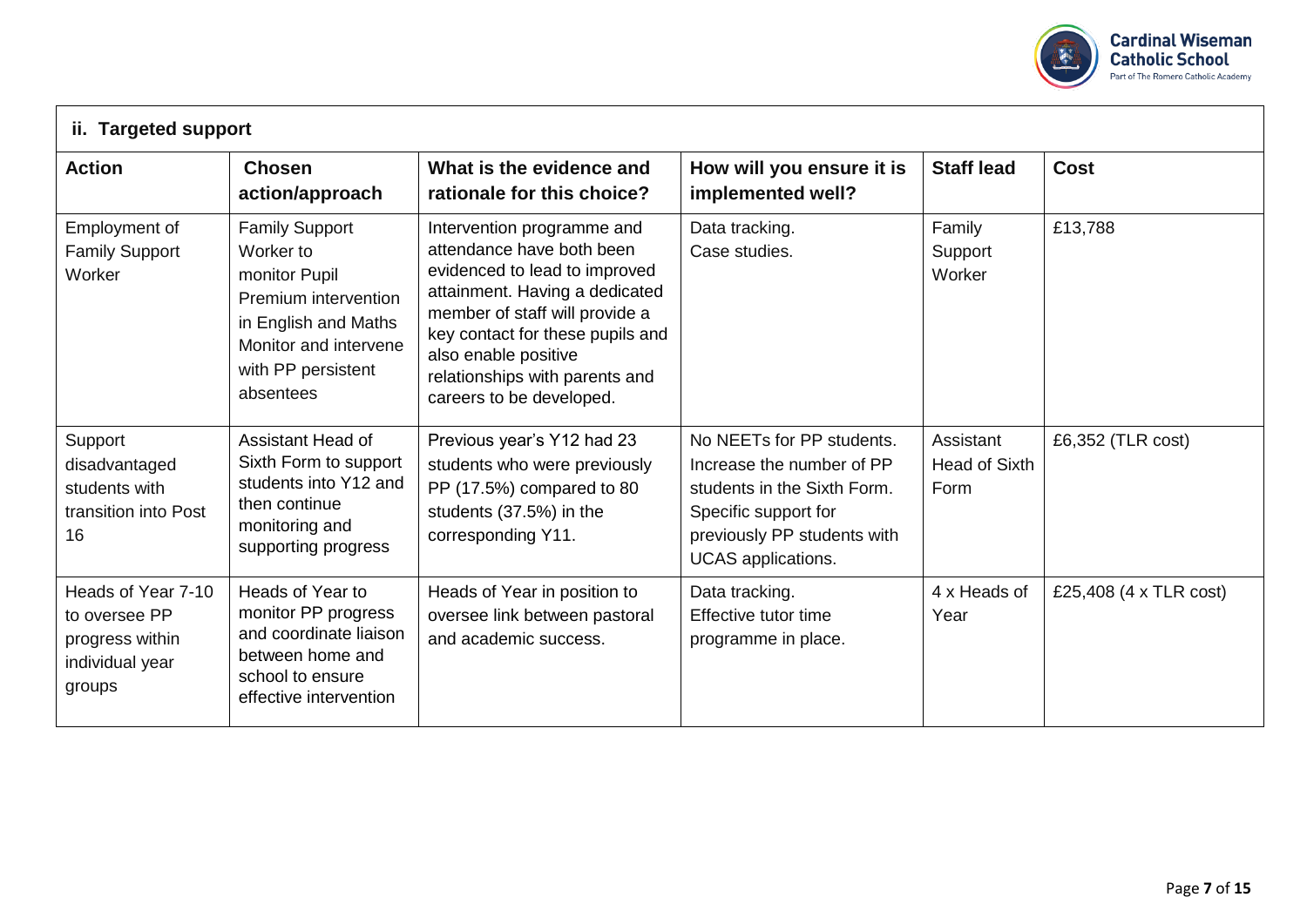

| <b>Utilise Alternative</b><br>Provision and Work<br>Related Learning to<br>ensure most<br>appropriate<br>provision for PP<br>students | <b>Links with Alternative</b><br>Provision partners<br>(The Edge and U-<br>neek)<br>Programmes are<br>tailored to individual<br>needs in liaison with<br>parents and carers                                                         | Provision in place in 2018/19<br>and evidence of a high impact<br>including PP permanent<br>exclusions at a five year low.                                                                                                              | Reduce the percentage of PP<br>students who are<br>permanently excluded.<br>Ensure the most vulnerable<br>pupils can access correct<br>provision.                                                                                                                                                                                                                                          | LAC and<br>alternative<br>provision<br>coordinator                                      | The Edge: £20,000<br>U-neek: £40,000<br>WRL: £38,000<br>Associated transport:<br>£35,000 |
|---------------------------------------------------------------------------------------------------------------------------------------|-------------------------------------------------------------------------------------------------------------------------------------------------------------------------------------------------------------------------------------|-----------------------------------------------------------------------------------------------------------------------------------------------------------------------------------------------------------------------------------------|--------------------------------------------------------------------------------------------------------------------------------------------------------------------------------------------------------------------------------------------------------------------------------------------------------------------------------------------------------------------------------------------|-----------------------------------------------------------------------------------------|------------------------------------------------------------------------------------------|
| Improve behaviour<br>and attitude of PP<br>students                                                                                   | HLTA Behaviour (ex-<br>police officer)<br>employed to monitor<br>behaviour, intervene<br>and educate regarding<br>100% Compliance<br>Time spent with<br>identified pupils to<br>understand root<br>causes and work on<br>resolution | Evidence shows behaviour and<br>attainment in childhood has life-<br>long consequences.<br>Compliance with behaviour<br>expectations is needed to<br>ensure a positive, learning<br>environment to enable students<br>to make progress. | <b>HLTA Behaviour will</b><br>collaborate with behaviour<br>team and local community<br>links and will be involved in<br>next steps for students<br>unable to comply.<br>Utilisation of local community<br>knowledge of HLTA<br>Behaviour to identify issues<br>early and resolve efficiently.<br>High profile students receive<br>targeted support which leads<br>to modified behaviours. | Lead HLTA<br><b>Behaviour</b><br><b>HLTA</b><br>Behaviour<br><b>Total budgeted cost</b> | £26,503<br>£22,267                                                                       |
|                                                                                                                                       | £227,318                                                                                                                                                                                                                            |                                                                                                                                                                                                                                         |                                                                                                                                                                                                                                                                                                                                                                                            |                                                                                         |                                                                                          |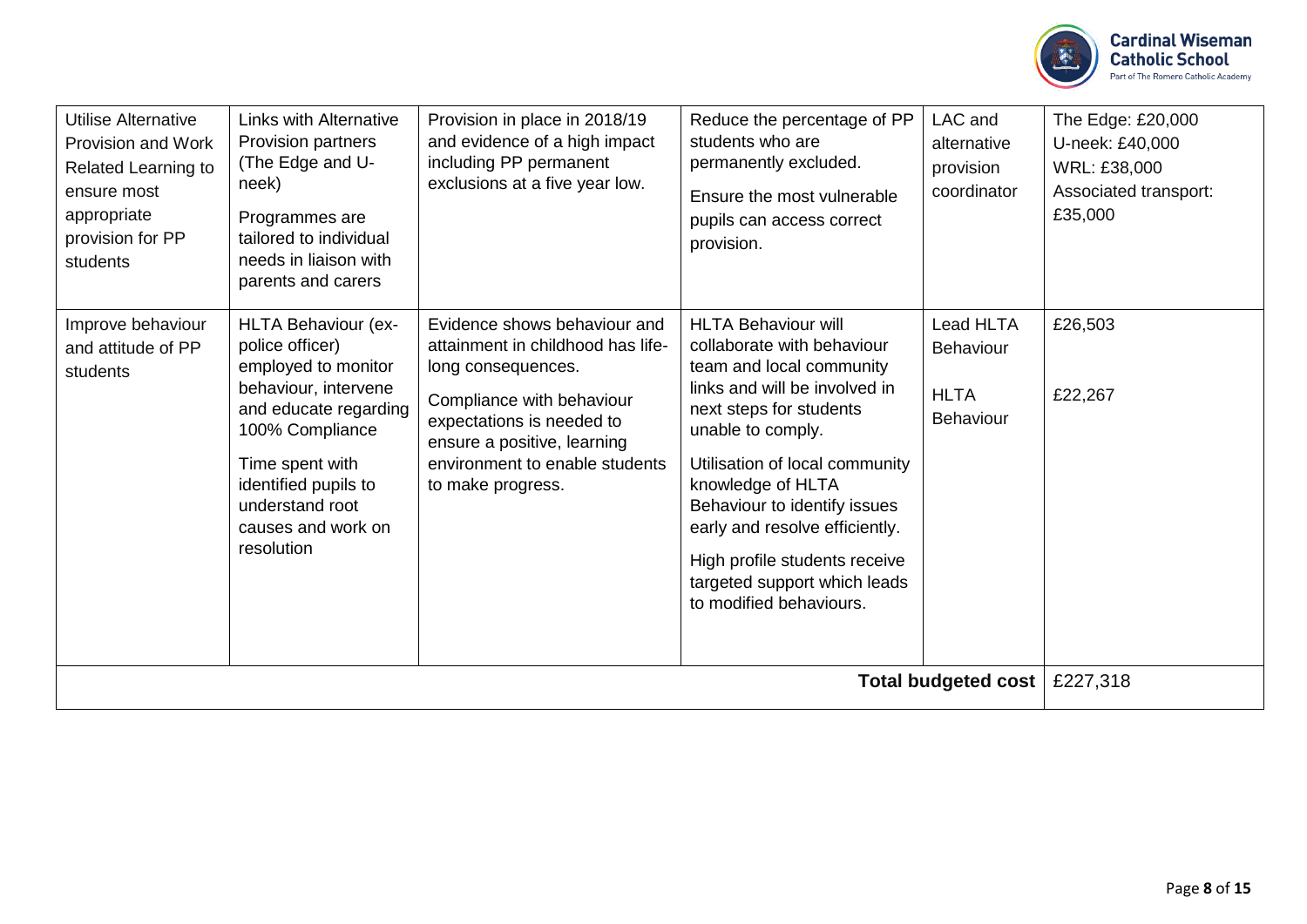

| Other approaches<br>iii.                           |                                                                                                                                                                                                                                                                                                                                                         |                                                                                                                                                             |                                                                                                               |                                              |                      |
|----------------------------------------------------|---------------------------------------------------------------------------------------------------------------------------------------------------------------------------------------------------------------------------------------------------------------------------------------------------------------------------------------------------------|-------------------------------------------------------------------------------------------------------------------------------------------------------------|---------------------------------------------------------------------------------------------------------------|----------------------------------------------|----------------------|
| <b>Action</b>                                      | <b>Chosen</b><br>action/approach                                                                                                                                                                                                                                                                                                                        | What is the evidence and<br>rationale for this choice?                                                                                                      | How will you ensure it is<br>implemented well?                                                                | <b>Staff lead</b>                            | <b>Cost</b>          |
| <b>Employment of LAC</b><br>and WRL<br>coordinator | LAC coordinator,<br>attendance team,<br>head etc will<br>collaborate to ensure<br>provision and<br>standard school<br>processes work<br>smoothly together<br>Same day calls for<br>target students to<br>ensure students<br>attend on a regular<br>basis<br>Explore barriers to<br>attendance and liaise<br>with parents/carers of<br>relevant students | NfER briefing for school leaders<br>identifies addressing<br>attendance as a key step.                                                                      | Attendance of LAC students<br>and those on WRL to<br>increase.<br>Reduction in fixed term<br>exclusions.      | <b>LAC</b><br>coordinator                    | £38,556              |
| <b>Extended Provision</b>                          | After school<br>provisions in place for<br>additional learning -<br>languages (inc Latin),<br>Dance                                                                                                                                                                                                                                                     | Provides opportunity for<br>students to access additional<br>learning opportunities whilst<br>providing a safe environment at<br>the end of the school day. | Attendance at this provision.<br>Appropriate students to<br>access GCSE qualification<br>from this provision. | Italian/Latin<br>teacher<br>Dance<br>teacher | £605<br>£655<br>£750 |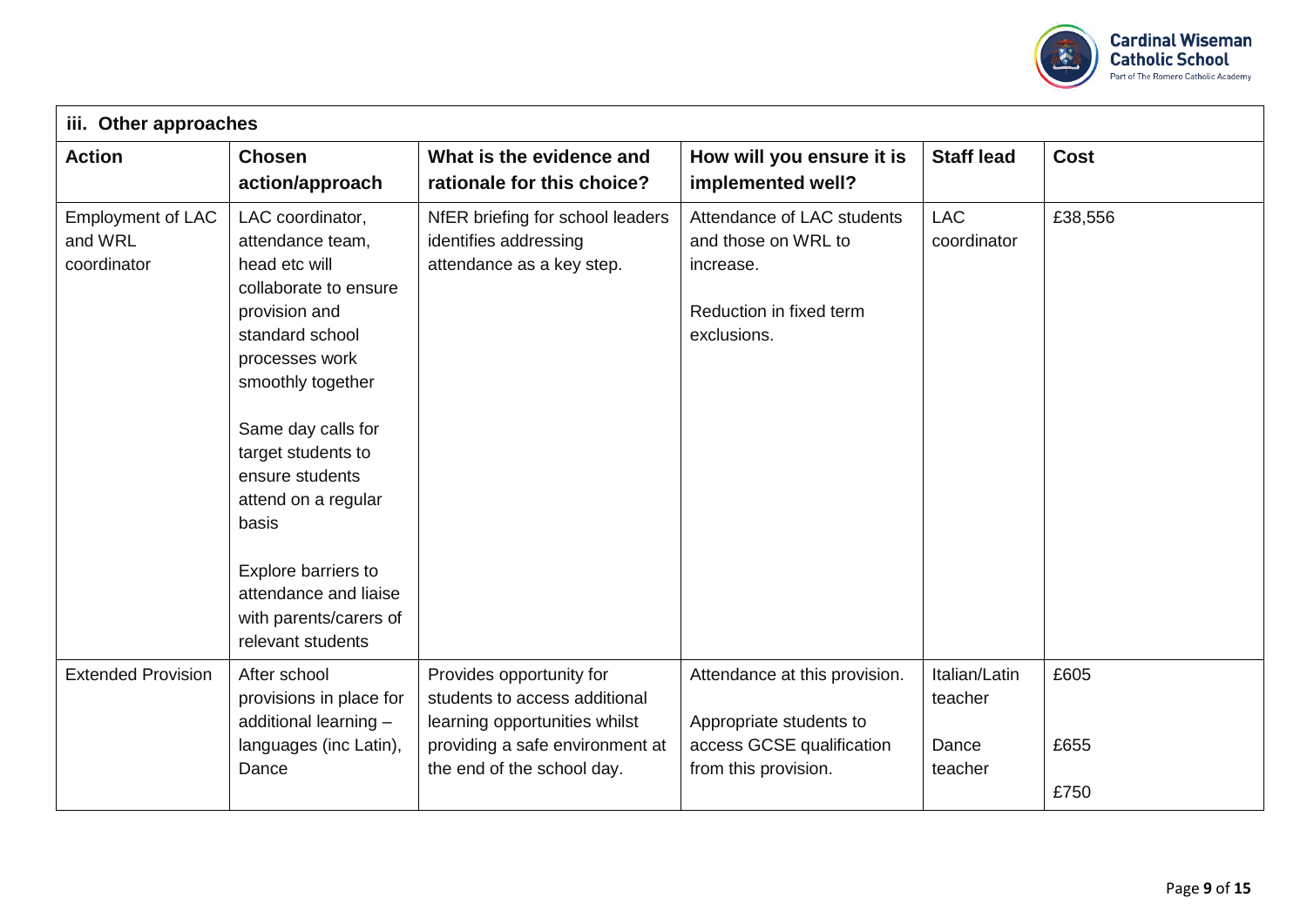

|                                                           |                                                                                                                                                                                              |                                                                                                                                                                                        |                                                                                                                 | Duke of<br>Edinburgh<br>award |  |  |
|-----------------------------------------------------------|----------------------------------------------------------------------------------------------------------------------------------------------------------------------------------------------|----------------------------------------------------------------------------------------------------------------------------------------------------------------------------------------|-----------------------------------------------------------------------------------------------------------------|-------------------------------|--|--|
| Provision of after<br>school revision<br>sessions for Y11 | Departments to<br>identify those PP<br>students in Y11 at risk<br>of not making<br>sufficient progress.<br>These students to be<br>encouraged to attend<br>after school revision<br>sessions | Provides opportunity for<br>students to access additional<br>learning in areas where they<br>may be struggling whilst<br>providing a safe environment at<br>the end of the school day. | Attendance registers taken at<br>all sessions.<br>Department Heads to ensure<br>provision is of a high quality. | Department<br>Heads           |  |  |
|                                                           | <b>Total budgeted cost</b><br>£40,566                                                                                                                                                        |                                                                                                                                                                                        |                                                                                                                 |                               |  |  |
|                                                           | <b>Overall PP spending budgeted</b>                                                                                                                                                          |                                                                                                                                                                                        |                                                                                                                 |                               |  |  |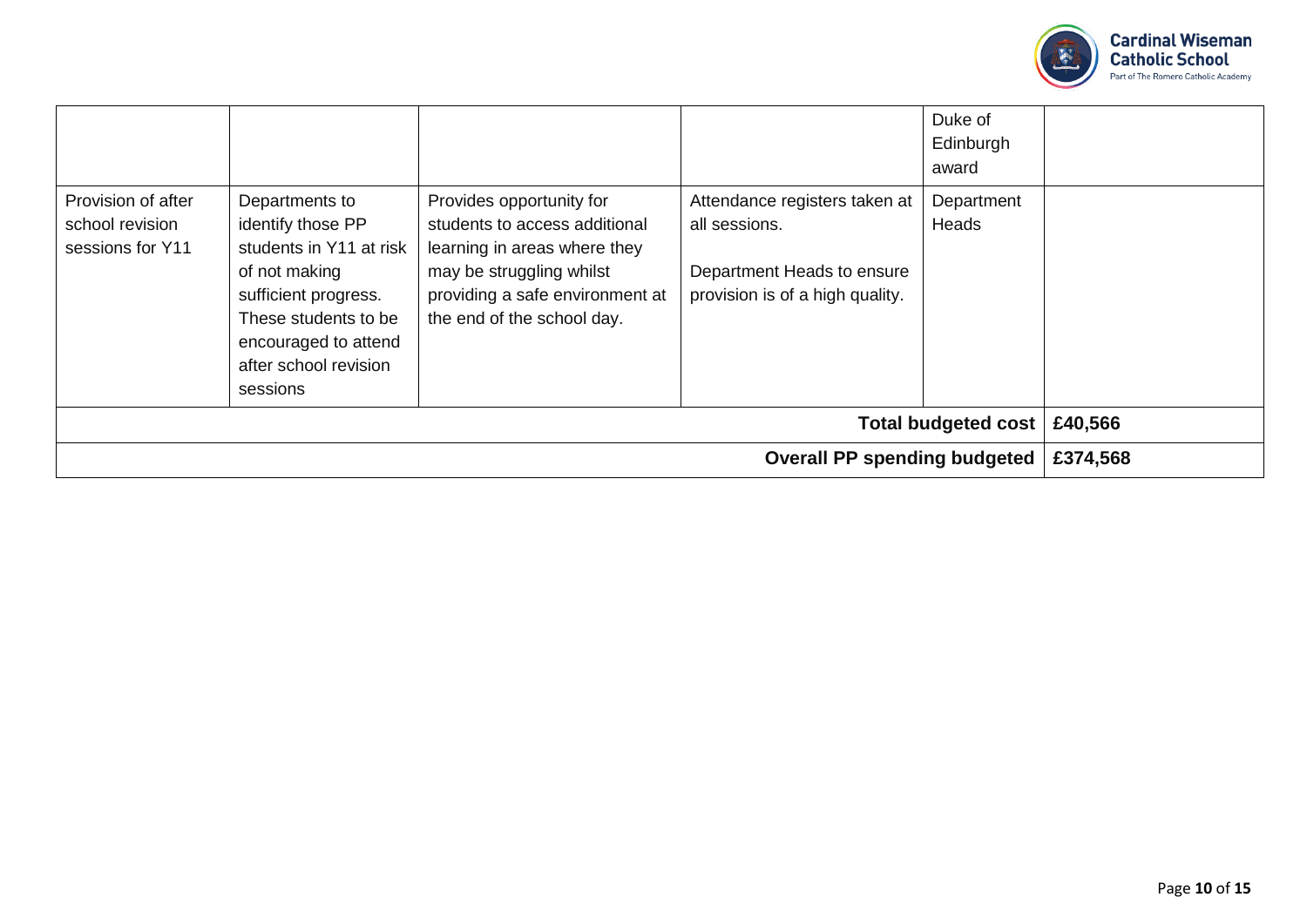

| 6. Review of expenditure                                        |                                                          |                                                                                                                                                                                                |                                                                                                                                                                                                                                                                                                                                                                                                     |             |  |  |
|-----------------------------------------------------------------|----------------------------------------------------------|------------------------------------------------------------------------------------------------------------------------------------------------------------------------------------------------|-----------------------------------------------------------------------------------------------------------------------------------------------------------------------------------------------------------------------------------------------------------------------------------------------------------------------------------------------------------------------------------------------------|-------------|--|--|
| <b>Previous Academic Year</b>                                   |                                                          | 2018-2019                                                                                                                                                                                      |                                                                                                                                                                                                                                                                                                                                                                                                     |             |  |  |
| <b>Total funding</b>                                            |                                                          | £381,000                                                                                                                                                                                       |                                                                                                                                                                                                                                                                                                                                                                                                     |             |  |  |
| <b>Total budgeted spend</b>                                     |                                                          | £321,694                                                                                                                                                                                       |                                                                                                                                                                                                                                                                                                                                                                                                     |             |  |  |
| i. Quality of teaching for all                                  |                                                          |                                                                                                                                                                                                |                                                                                                                                                                                                                                                                                                                                                                                                     |             |  |  |
| <b>Action</b>                                                   | Intended outcome                                         | <b>Estimated impact:</b> Did you meet the<br>success criteria? (Include impact on<br>pupils not eligible for PP, if appropriate).                                                              | <b>Lessons learned</b><br>(and whether you will continue with this<br>approach)                                                                                                                                                                                                                                                                                                                     | <b>Cost</b> |  |  |
| Dedicated literacy<br>lesson for all Y7 &<br>Y8 pupils          | Improved Y7 and Y8<br>literacy progress                  | 79% of Y7 PP students showed an<br>improvement in reading age - 36% by more<br>than one year.<br>84% of Y8 PP students showed an<br>improvement in reading age - 59% by more<br>than one year. | Accelerated reader will continue for the academic year<br>2019/20, however the approach will be amended, and<br>this will include:<br>All year 7 and 8 students will have a dedicated lesson<br>once per fortnight for accelerated reader and these<br>will be delivered by an English teacher instead of a<br>supply teacher. Tracking each term will now take<br>place to allow students to move. | £32,827     |  |  |
| Implement<br>Knowledge<br>Curriculum in<br><b>STEM subjects</b> | Improved literacy<br>progress in STEM<br>subjects in KS3 | Gap between PP and non-PP for all year<br>groups at KS3 is within 15%.                                                                                                                         | Daily quizzes and homework set from knowledge<br>curriculum has enabled instant whole class feedback<br>to be delivered to the class, it also has allowed staff<br>more time to plan lessons.<br>To be continued this year, with the development and<br>implementation of a new whole class feedback sheet,<br>for effective feedback, as recommended in the EEF<br>toolkit.                        | £32,827     |  |  |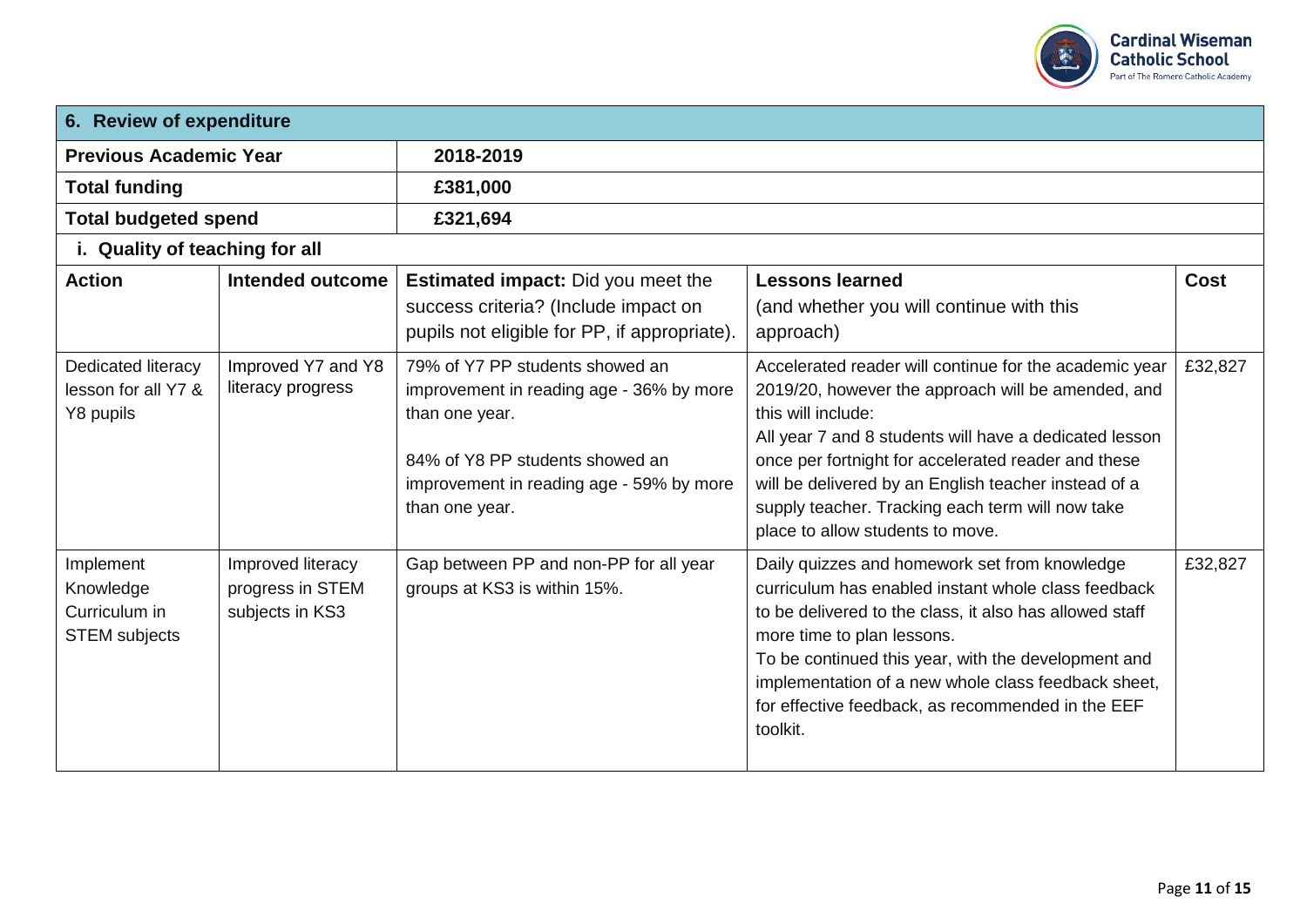

| Staff training on<br>high quality<br>feedback                                    | <b>High quality</b><br>feedback has a<br>positive effect on<br>improving attainment | Gap between PP and non-PP for all year<br>groups at KS3 is within 15%.                                                                                                                        | Daily quizzes and homework set from knowledge<br>curriculum has enabled instant whole class feedback<br>to be delivered to the class, it also has allowed staff<br>more time to plan lessons.<br>To be continued this year, with the development and<br>implementation of a new whole class feedback sheet,<br>for effective feedback, as recommended in the EEF<br>toolkit. | £22,375           |
|----------------------------------------------------------------------------------|-------------------------------------------------------------------------------------|-----------------------------------------------------------------------------------------------------------------------------------------------------------------------------------------------|------------------------------------------------------------------------------------------------------------------------------------------------------------------------------------------------------------------------------------------------------------------------------------------------------------------------------------------------------------------------------|-------------------|
| Use of daily<br>quizzes, weekly<br>quizzes and<br>knowledge-based<br>assessments | Improved Y7 literacy<br>and numeracy<br>progress                                    | Gap between PP and non-PP for all year<br>groups at KS3 is within 15%.                                                                                                                        | Recap quizzes are the start of all lessons and allow<br>retrieval practice.<br>This will continue for next year, alongside knowledge<br>quizzes being recorded centrally 2x per half term and<br>termly assessments for KS3 being cumulative over<br>the course of the year.                                                                                                 | £37,728           |
| ii. Targeted support                                                             |                                                                                     |                                                                                                                                                                                               |                                                                                                                                                                                                                                                                                                                                                                              |                   |
| <b>Action</b>                                                                    | Intended outcome                                                                    | <b>Estimated impact:</b> Did you meet the<br>success criteria? (Include impact on<br>pupils not eligible for PP, if appropriate).                                                             | <b>Lessons learned</b><br>(and whether you will continue with this<br>approach)                                                                                                                                                                                                                                                                                              | <b>Cost</b>       |
| Raising Attainment<br><b>HLTA</b> in Maths to<br>lead CatchUp<br>Numeracy        | Improved Y7<br>Numeracy progress                                                    | All students obtained better scores in the<br>final assessment compared to the initial<br>results. Students have gained more<br>confidence when working with their peers in<br>maths lessons. | For next academic year, a change in approach to<br>delivery will happen, the sessions will be based on<br>workbooks which the department has designed. Each<br>student identified will receive 2 x 20-minute sessions<br>per week.                                                                                                                                           | Included<br>above |
| Weekly small<br>group sessions in<br>Maths and English                           | Improved progress<br>for high attaining<br>pupils                                   | The interventions were delivered in larger<br>groups, through the tutor time programme<br>in year 11. Year 11 had 2 math intervention<br>tutor groups and 4 English tutor groups.             | A more tailored approach this year is for specific gaps<br>and this will be identified after assessment points and<br>mock exams.                                                                                                                                                                                                                                            | £5,000            |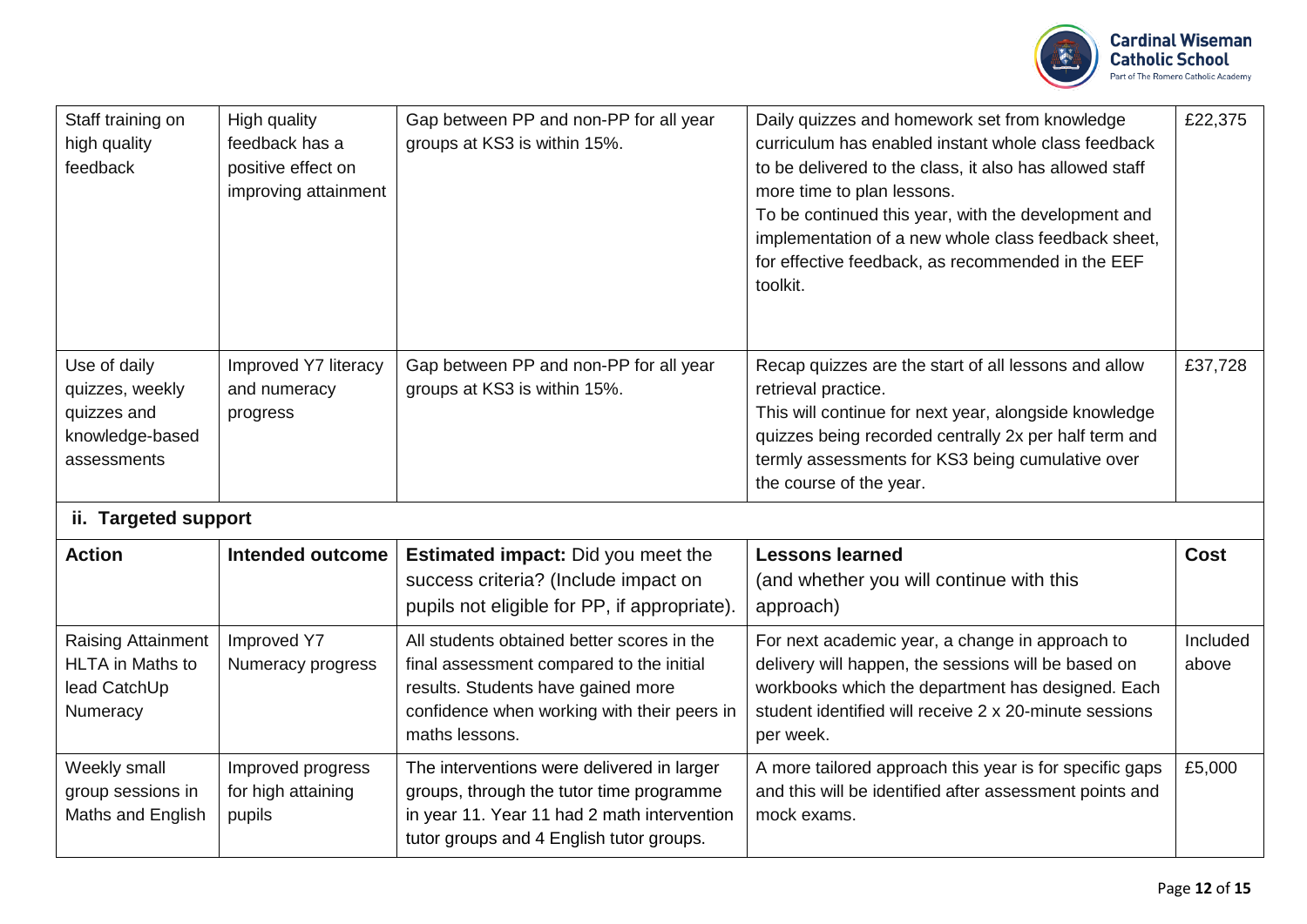

| for high attaining<br>pupils                                            |                                                             | Subjects focused on certain areas based<br>on assessment data. Students were invited<br>to attend revision sessions after school and<br>during the holidays.                                                                                                                                                                                                              |                                                                                                                                                                |             |  |  |  |  |
|-------------------------------------------------------------------------|-------------------------------------------------------------|---------------------------------------------------------------------------------------------------------------------------------------------------------------------------------------------------------------------------------------------------------------------------------------------------------------------------------------------------------------------------|----------------------------------------------------------------------------------------------------------------------------------------------------------------|-------------|--|--|--|--|
| Knowledge<br>booklets in place<br>for homework for<br>every KS3 subject | More students<br>engage with<br>homework more<br>frequently | All subjects have knowledge booklets in<br>place for KS3. Hard copies were given to<br>students and these are available on the<br>school website. Homework is set from<br>these, to improve knowledge of topics.                                                                                                                                                          | Further develop knowledge booklets for KS3, so that<br>they have a range of tasks in them, which can be<br>used as homework tasks.                             | £7,874      |  |  |  |  |
| iii. Other approaches                                                   |                                                             |                                                                                                                                                                                                                                                                                                                                                                           |                                                                                                                                                                |             |  |  |  |  |
| <b>Action</b>                                                           | Intended outcome                                            | <b>Estimated impact:</b> Did you meet the<br>success criteria? (Include impact on<br>pupils not eligible for PP, if appropriate).                                                                                                                                                                                                                                         | <b>Lessons learned</b><br>(and whether you will continue with this<br>approach)                                                                                | <b>Cost</b> |  |  |  |  |
| 100% Compliance<br>introduced                                           | Improved behaviour<br>in and out of lessons                 | The introduction of 100% compliance has<br>led to a significant increase in the number<br>of behaviour incidents being logged (this<br>does not necessarily equate to an<br>increased number of incidents). A high<br>proportion of behaviour incidents were<br>related to PP students demonstrating the<br>need to continue this action and analyse<br>impact over time. | 100% compliance needs to continue in order to have<br>a lasting impact. Root causes of behaviours need to<br>be assessed and preventative measures considered. | £48,770     |  |  |  |  |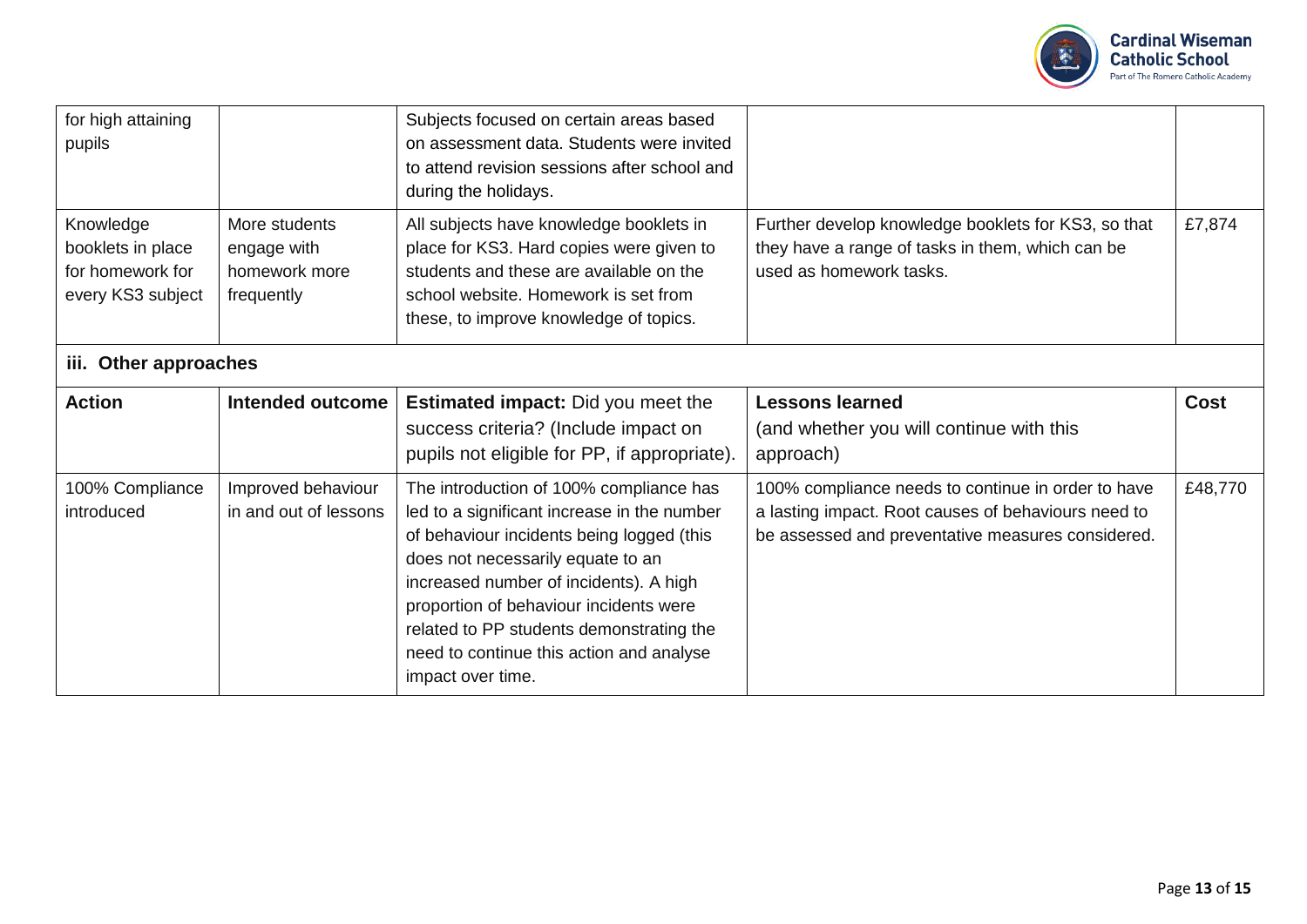

| Support worker<br>and second CAF<br>worker employed<br>to monitor pupils<br>and follow up<br>quickly on<br>truancies | Increased<br>attendance | High: The support for our most vulnerable<br>and disadvantaged students is of high<br>standard. From supplying basic needs such<br>as a tie or blazer to attending meetings and<br>coordinating across several services.<br>Medium: attendance for PP students is at<br>92% but has not yet reached the target of<br>95%. A new attendance team was put in<br>place from Spring 2019 and lots of work<br>between families, the attendance team and<br>safeguarding team has developed. | The second CAF worker is firmly embedded into the<br>safeguarding team and their remit is to work on<br>breaking down the barriers PP students face<br>accessing school. It has continued to strengthen the<br>multi-agency aspect of PP support and will continue<br>next year.                                                                                                                                                                                                                                                                                                                               | £84,576 |
|----------------------------------------------------------------------------------------------------------------------|-------------------------|----------------------------------------------------------------------------------------------------------------------------------------------------------------------------------------------------------------------------------------------------------------------------------------------------------------------------------------------------------------------------------------------------------------------------------------------------------------------------------------|----------------------------------------------------------------------------------------------------------------------------------------------------------------------------------------------------------------------------------------------------------------------------------------------------------------------------------------------------------------------------------------------------------------------------------------------------------------------------------------------------------------------------------------------------------------------------------------------------------------|---------|
| <b>HLTA Behaviour</b><br>employed to<br>monitor behaviour,<br>intervene and<br>educate regarding<br>100% compliance  | Improved behaviour      | The number of permanent exclusions was 4<br>for 2018/19. Some students have had<br>provision through WRL and U-Neek and<br>this has been positive for them.                                                                                                                                                                                                                                                                                                                            | U-Neek is a positive move for small groups of<br>students who struggle maintaining behaviours and<br>expectations in a large setting, this is to carry on this<br>year, with the AP coordinator and SENCO making<br>regular monitoring visits.<br>100% compliance to remain in place, so that learning<br>is not disrupted.<br>Lead HLTA behaviour will now lead a whole team of<br>HLTA's for behaviour in place for 2019-20 to monitor<br>behaviour, in regard to 100% compliance. A<br>programme of support and intervention to be put into<br>place to support those who struggle with 100%<br>compliance. | £26,503 |